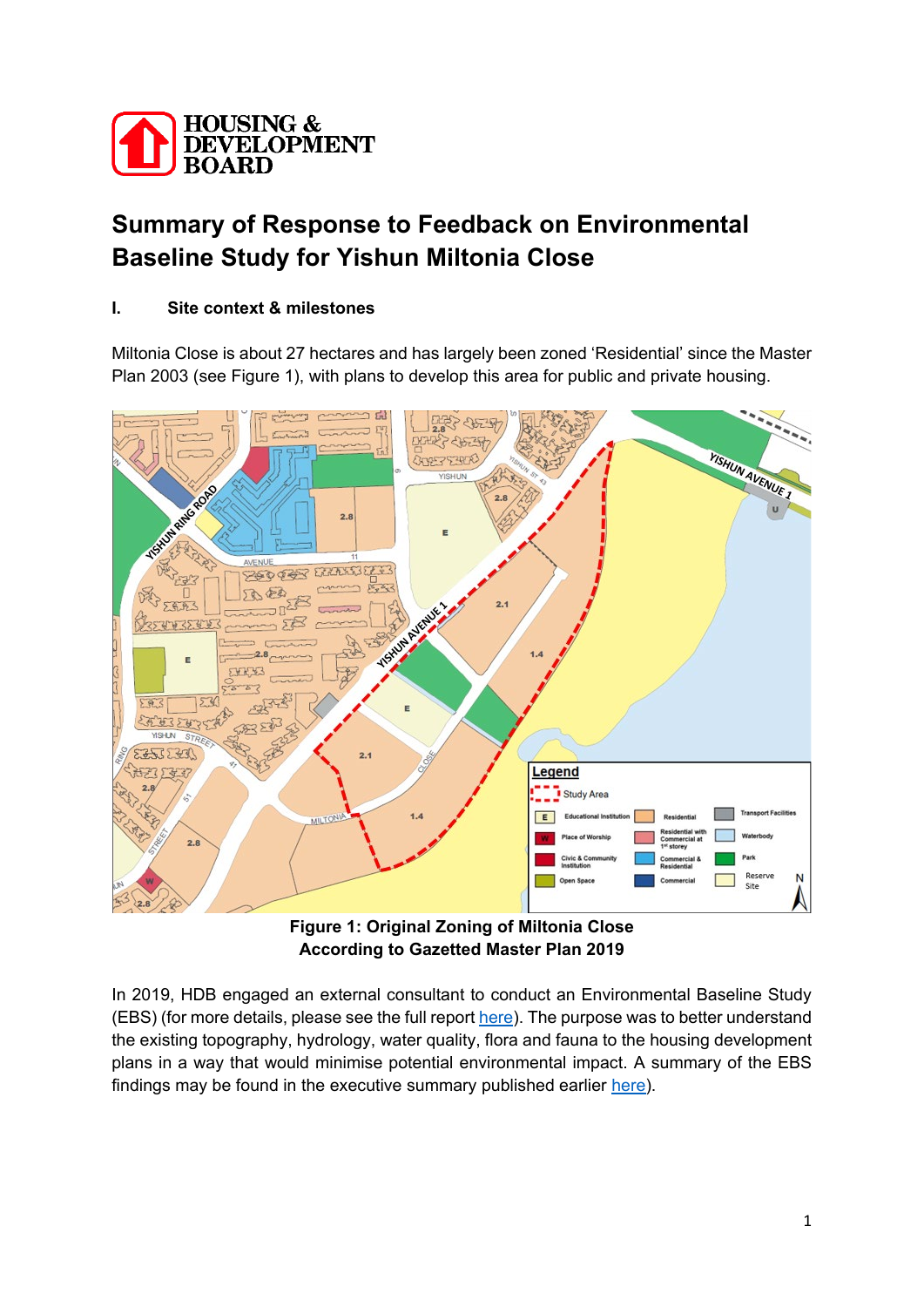### **II. Engagement with Stakeholders**

Together with NParks and URA, HDB carried out engagement sessions with Nature Group representatives. These sessions provided opportunities for the various parties to assess the findings of the EBS report and identify the more critical areas to conserve.

The EBS report was also published online for public feedback from 14 Oct 2021 to 11 Nov 2021. In total, we received 41 responses via HDB's feedback channels.

### **III. Feedback received**

We are appreciative of the partnership with the Nature Groups and the interest and feedback from members of the public. We have reviewed all feedback and suggestions that were submitted. Some have requested to preserve the vegetated area in Miltonia Close to varying degrees while others expressed their support for development of new housing in the area and hoped to see a balance of housing and greenery in the area. There were also several suggestions to improve recreational opportunities and enhance ecological connectivity with other parks and nature areas in the vicinity.

#### **IV. Responses to feedback**

Demand for public housing has increased significantly in recent years due to marriage and family formation, as well as changing social norms and aspirations. The overall number of applications received per Build-To-Order (BTO) flat has risen from 3.7 times in 2019 to 5.5 times in 2021. Thus, to meet strong housing demand, there are plans to launch up to 100,000 flats from 2021 to 2025, if needed, as recently announced by HDB. Moreover, as there have not been any BTO launches in Yishun from 2019 to 2021, there would be a need to cater new flats here to ensure good geographical spread of new BTOs.

Given this strong public housing demand and land scarcity in Singapore, we would need to develop the area here for housing. However, we have worked with other agencies and Nature Groups to adjust our plans so that we can retain the most environmentally significant areas in Miltonia Close, which sensitively balances development and conservation needs. We have also studied the feedback received as well as the EBS findings and recommendations to refine the development plans for Miltonia Close (see Figure 2 for the conceptual land use plan).

In developing this conceptual land use plan and the development strategies for Miltonia Close, we have also taken into account findings from NParks' island-wide Ecological Profiling Exercise (EPE), which maps the ecological profile of vegetated and forested areas across Singapore to better understand their role as biodiversity refugia and/or for ecological connectivity. In this particular area, the proposed development plans are studied in relation to the ecological connectivity around Khatib Bongsu through Lower Seletar Reservoir and Orchid Country Club, for which the lease is expiring in 2030. More details on the EPE for this area will be shared when ready.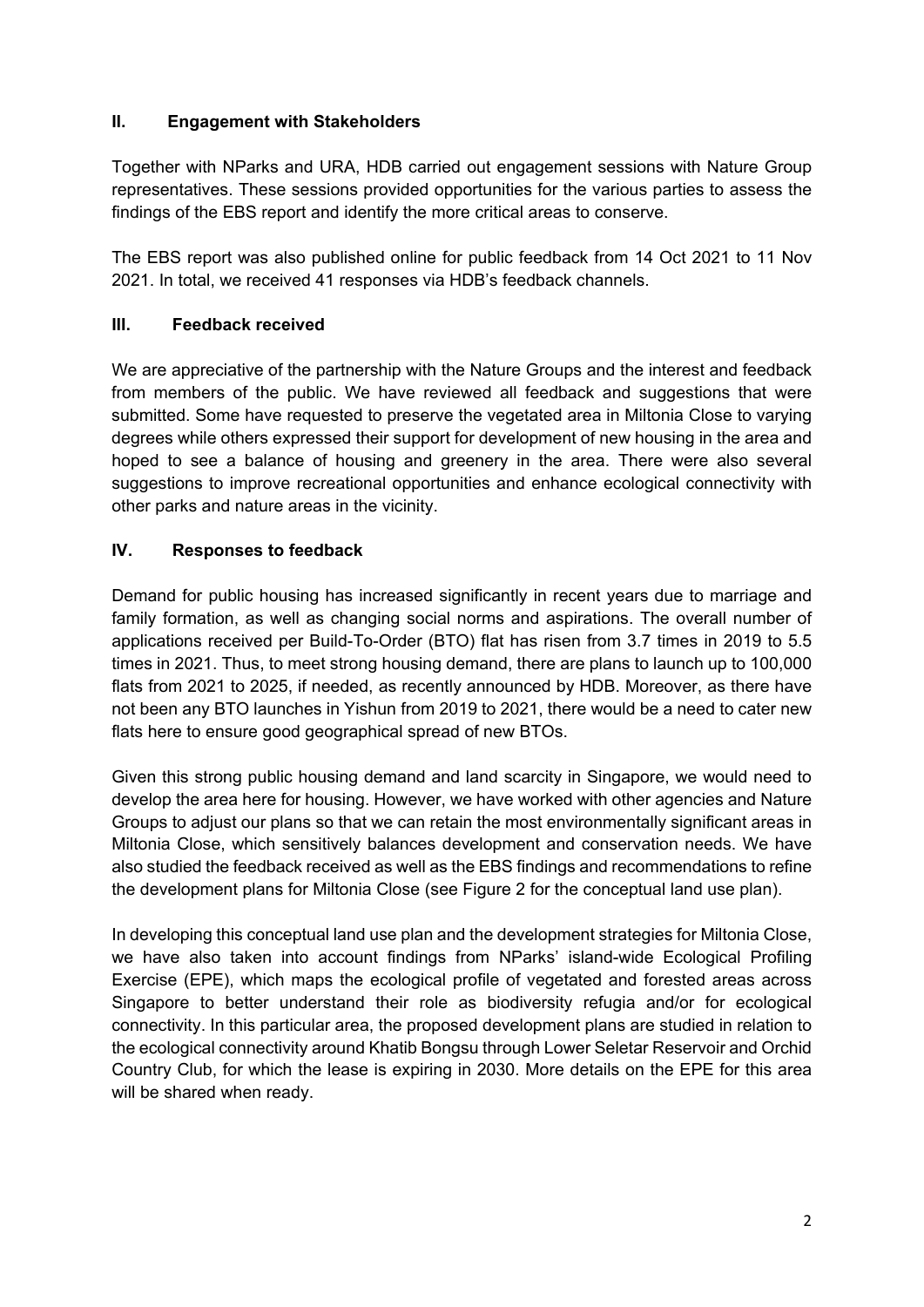

**Figure 2: Conceptual Land Use Plan for Miltonia Close**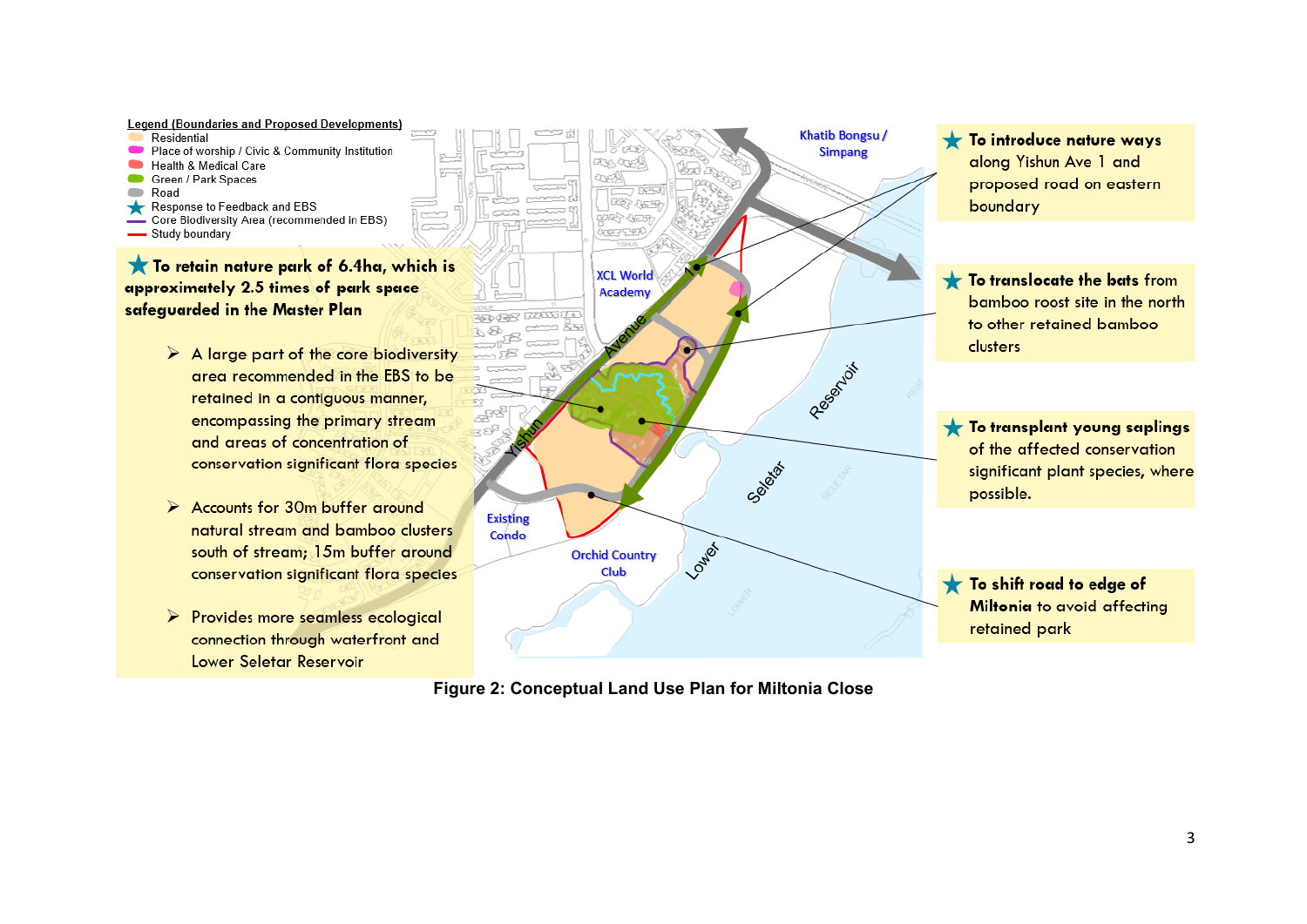The key components of this conceptual land use plan include:

**A) Retaining 6.4ha of the core biodiversity area recommended by the EBS in a contiguous manner, which can be preserved as a nature park. This is about the size of 9 football fields and approximately 2 ½ times of the 2.5 ha of park space gazetted in URA's Master Plan 2019:** This will continue to protect existing biodiversity (including a large proportion of existing conservation significant species) and serve to safeguard wider and seamless ecological connectivity through the waterfront and Lower Seletar Reservoir. More broadly, our proposal to conserve this forested patch and the ecosystems it supports would contribute to ongoing efforts to mitigate impacts of climate change while developing sustainably.

We are proposing to revise original land uses reflected in URA's Master Plan 2019 to better balance the need to meet public housing demand and sensitively retain more of the existing greenery, which involves trade-offs against other land uses:

- i. The proposed road that was originally cutting across Miltonia Close will be shifted to the eastern boundary to avoid affecting the proposed nature park.
- ii. The safeguarded Educational Institution (EI) site will be shifted out of this area to another nearby site within Yishun Town.

This proposed 6.4ha nature park will consist of the following elements:

- **i. Retained natural primary stream in the middle of the nature park that supports several conservation significant species**: With a riparian buffer on both sides (up to 30 metres), this offers an ideal habitat for aquatic species and adds to the greenery in Miltonia Close.
- **ii. Conserved areas within abandoned land forest south of the natural stream, which includes bamboo tree clusters and a high concentration of conservation significant flora species and large tree specimens:** a 30m buffer around the bamboo tree clusters, and a 15m buffer around the remaining flora species and large trees are proposed to be implemented.
- **iii. Nature-based recreation opportunities for future residents and visitors**, thereby sensitively catering to both ecological needs while creating platforms for them to learn about our local biodiversity. This will be well-connected to a wider network of park connectors, nature ways and parks, offering even more recreation options for members of public.
- **B) Providing nature ways along Yishun Avenue 1 and the proposed new road along the eastern boundary of the site:** Nature ways are stretches of enhanced roadside planting which mimics the natural structure of forests through tiered vegetation, and are enriched with flowering plants to support other species. They are a key component of Singapore's City in Nature vision to introduce more naturalistic landscapes to foster biodiversity, enhance sustainability, improve our built environment and promote a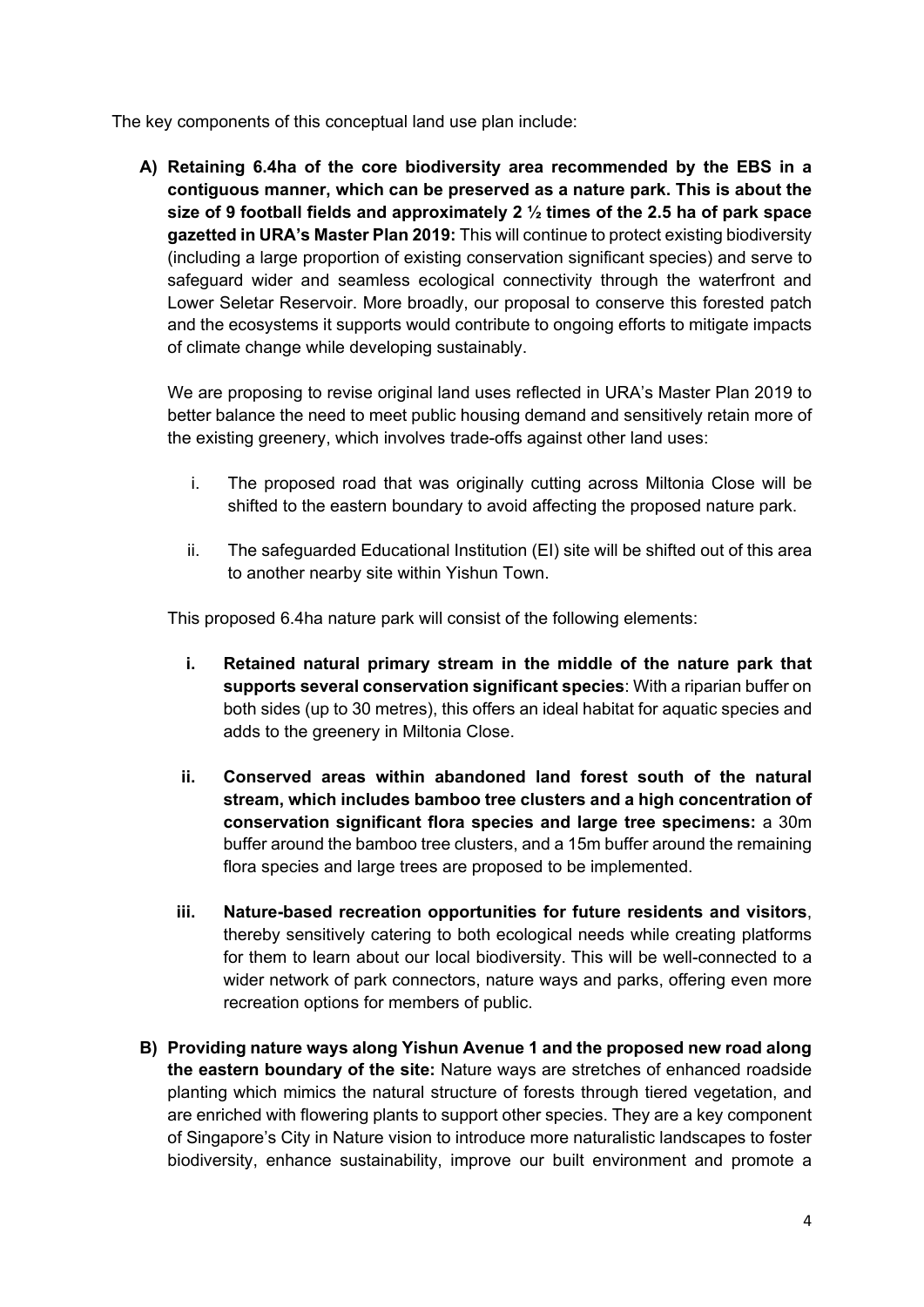greater appreciation of nature in our urban fabric. These proposed nature ways in Miltonia Close can also provide ecological connectivity towards other green spaces.

### **C) Introducing mitigating measures to protect biodiversity in habitats affected by development plans:**

- **i. Plans to translocate the bats from bamboo roost site in the north of Miltonia Close to other retained bamboo clusters within the proposed nature park**, as the flight path of the bats could be adversely affected when future developments are built in the vicinity.
- **ii. Plans to transplant young saplings of affected conservation significant plant species to the proposed nature park where possible.** This would ensure native stocks of these plant species remain genetically diverse, as recommended by the EBS.
- **iii.** Migratory birds are generally either passage migrants which stop in Singapore briefly before continuing to their destination, or winter visitors which stay in Singapore over the entire winter season in the Northern hemisphere. **The proposed nature park within Miltonia and proposed nature ways in the buffering areas can serve as ecological connections to other green spaces.** These habitats also provide food and shelter for both resident and migratory bird species and ensures that Singapore remains a suitable place for these birds to rest or transit despite the environmental change globally.
- **D) Implementing Environmental Monitoring and Management Plan (EMMP):** HDB will engage a specialist consultant to develop an EMMP which will mitigate and manage any potential environmental impact arising from development works, and closely monitor the works from start to finish.
- **E) Implementing measures to mitigate potential disamenities affecting existing residents during the construction phase:** To address dust, noise and other disamenities caused by development and construction works, appropriate mitigating measures such as the provision of earth control measures and noise barriers/meters at designated locations, will be put in place to maintain the quality of life for residents in the vicinity.
- **F) Introducing biophilic design of future developments:** Guided by the Biophilic Town Framework which aims to better integrate nature and the urban environment, greenery will be woven throughout the developments within Miltonia Close and measures will be implemented to sensitively respond to the retained floral and faunal species in the proposed nature park. Spaces for community gardening will be provided to support interest in sustainable lifestyles and foster stronger community bonds amongst residents.

The Government regularly reviews plans to ensure that they remain relevant to the changing needs of Singaporeans and will only develop sites when necessary and after all options have been considered. As responsible land stewards, agencies will continue to assess our various